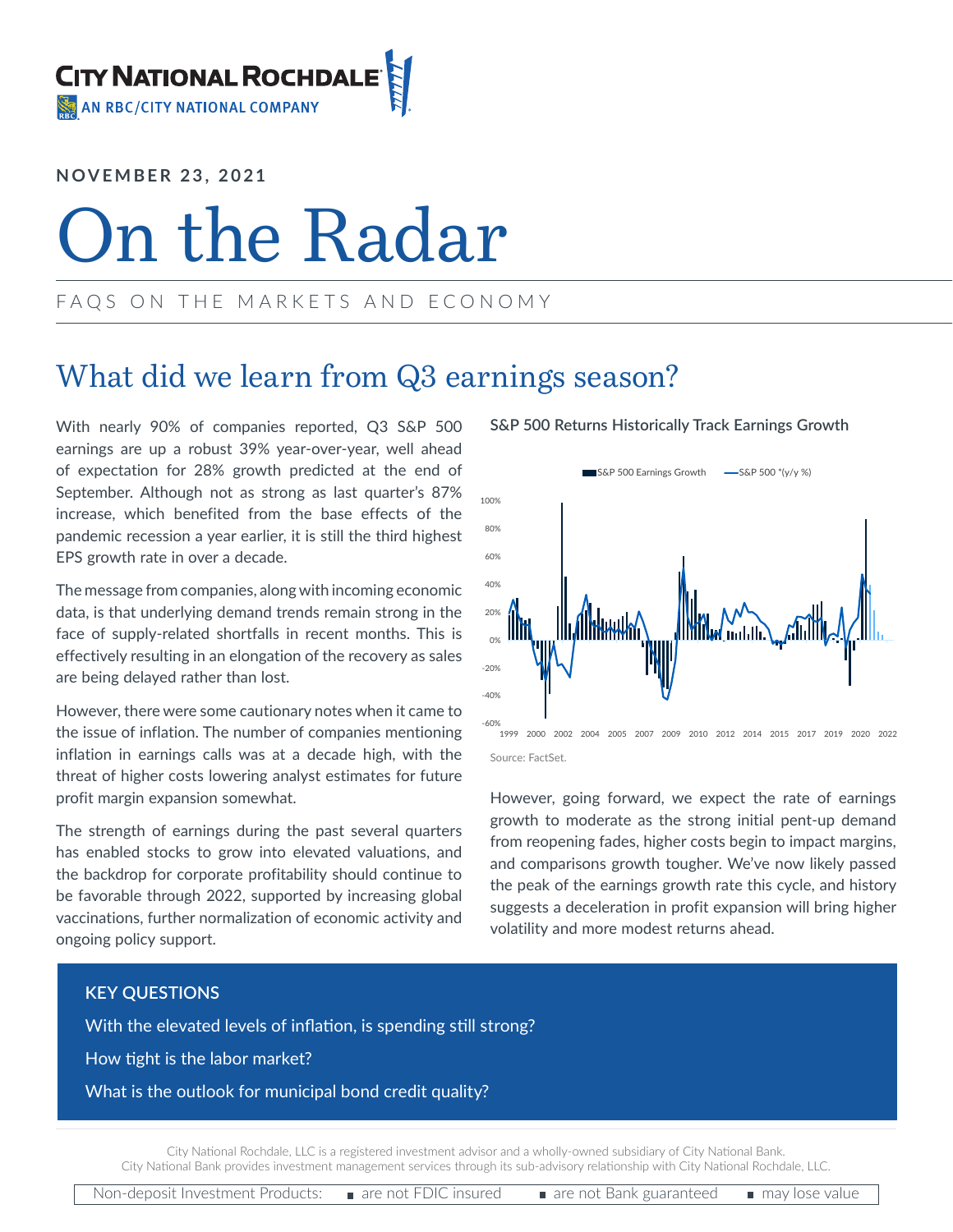# With the elevated levels of inflation, is spending still strong?

The higher prices have yet to impact retail sales, which were up 1.7% in October and stand at 16.3% for the past year.

This expansion has an exciting phenomenon, due mainly to the shortage of workers in the hospitality, retail, and transportation sectors. These sectors, which suffered the greatest layoffs during the recession, are now having difficulty finding replacement workers, so their wages have been moving up.

So far in this expansion, the significant wage gains have been skewed to those industries, which are at the lower end of the wage scale (chart). For example, leisure and hospitality workers earned just \$17.15/hour back in December 2020; since then, they have enjoyed an 11.0% wage gain. This has allowed them to continue their spending. In contrast, the highest-paid workers in the information sector have received very modest wage gains that have lagged inflation. Thus, the inflation squeeze has disproportionately impacted the higher-income households. They, of course, are better positioned to absorb it, given their ample savings and wealth. This is why inflation has not led to any reduction in demand, so far.

### How tight is the labor market?

We would say it is very, very tight. For example, although the recent report from the Labor Department showed that job openings slipped slightly in September, they remain above 10.0 million for the fourth consecutive month (chart). For some perspective, before the pandemic, they had never exceeded 7.4 million.

At the same time, the number of people looking for a job is 7.4 million, meaning there are 1.4 jobs for each person looking for a job, an all-time high.

In another measurement, the number of people quitting their job rose to 4.4 million. Before the pandemic, the highest level was 3.6 million. The data seems to be telling us that workers have a great deal of confidence in their ability to get another job, probably one that pays more and has more flexible working conditions.

#### **Wage Level and Growth**

*\$ and % change, seasonally adjusted* 



Source: Bureau of Labor Statistics.

**Job Openings** *millions, seasonally adjusted*



Source: Bureau of Labor Statistics.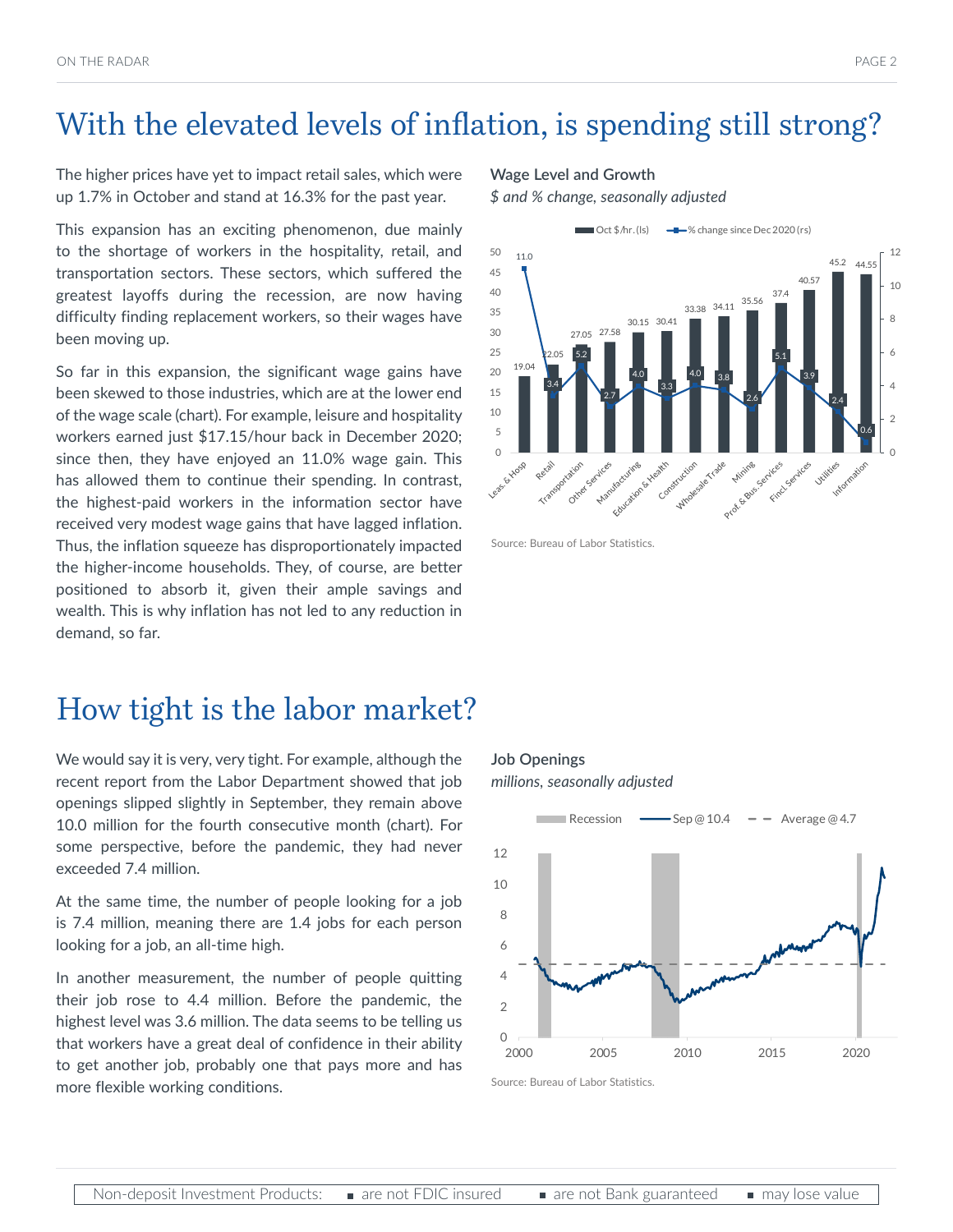Municipal credit fundamentals continue trending favorably, with solid gains in financial markets and economic productivity translating into strong revenue performance, enhanced budget flexibility, and lower operational risk for now. The U.S. Census reported that total state tax collections recovered to their pre-pandemic levels during 1Q2021 and continue experiencing healthy growth YTD based on available data. For example, the California Controller reported general fund revenues July through October are above FY 2022 budget estimates by more than 23%. Further, the California Legislative Analyst's Office released its revised budgetary outlook for the state, projecting a surplus exceeding \$30 billion to carry into FY 2023. State and local government (SLGs) balance sheets are well-positioned to counter the residual impact of the pandemic helped largely by unprecedented levels of federal stimulus. SLGs should absorb temporary economic disruptions if additional COVID-19 caseloads rise in the coming months.

The reopening of the economy is leading to many issuers in most sectors experiencing stable or positive rating actions or outlook revisions. Moody's reported issuer rating upgrades surpassed downgrades for the third consecutive quarter in 3Q2021, while S&P issuer outlooks are improving at a relatively healthy pace. In February 2021, approximately 60% of transportation issuers held a negative outlook, versus roughly 30% as of November, reflecting a sharp rebound in utilization (i.e., toll roads and airports), strengthening their financial resiliency. However, individual sector performance will vary widely. The pandemic significantly affected not-for-profit hospital operations. Still, ongoing pressure from labor shortages/costs and supply chain disruptions continue to chisel away at margins for those facilities still reeling from the impact of the Delta variant. With federal funding winding down, the sector will likely confront risks over the near to medium term with larger health systems benefiting from scale best positioned to adapt to industry changes.

Student enrollment stress is likely to persist for many higher education institutions, a trend exacerbated by the pandemic. Any evidence of a more robust state funding environment should help support public colleges and universities while more student-dependent private institutions remain exposed to significant competitive pressures. We expect schools with pricing power, brand value, and larger endowments to fare better than others. The passage of the \$1 trillion Infrastructure Investment and Jobs Act (IIJA) should spur economic activity and improve revenue prospects as project investments occur. SLGs, transportation, and utilities, like water, sewer, and power, will receive funding to help address asset deficiency and, for some issuers, alleviate debt needs. On balance, the IIJA is credit positive for many municipal sectors that could additionally benefit from the proposed Build Back Better plan should it become law.



**Moody's Upgrade - Downgrade Activity + Ratio**